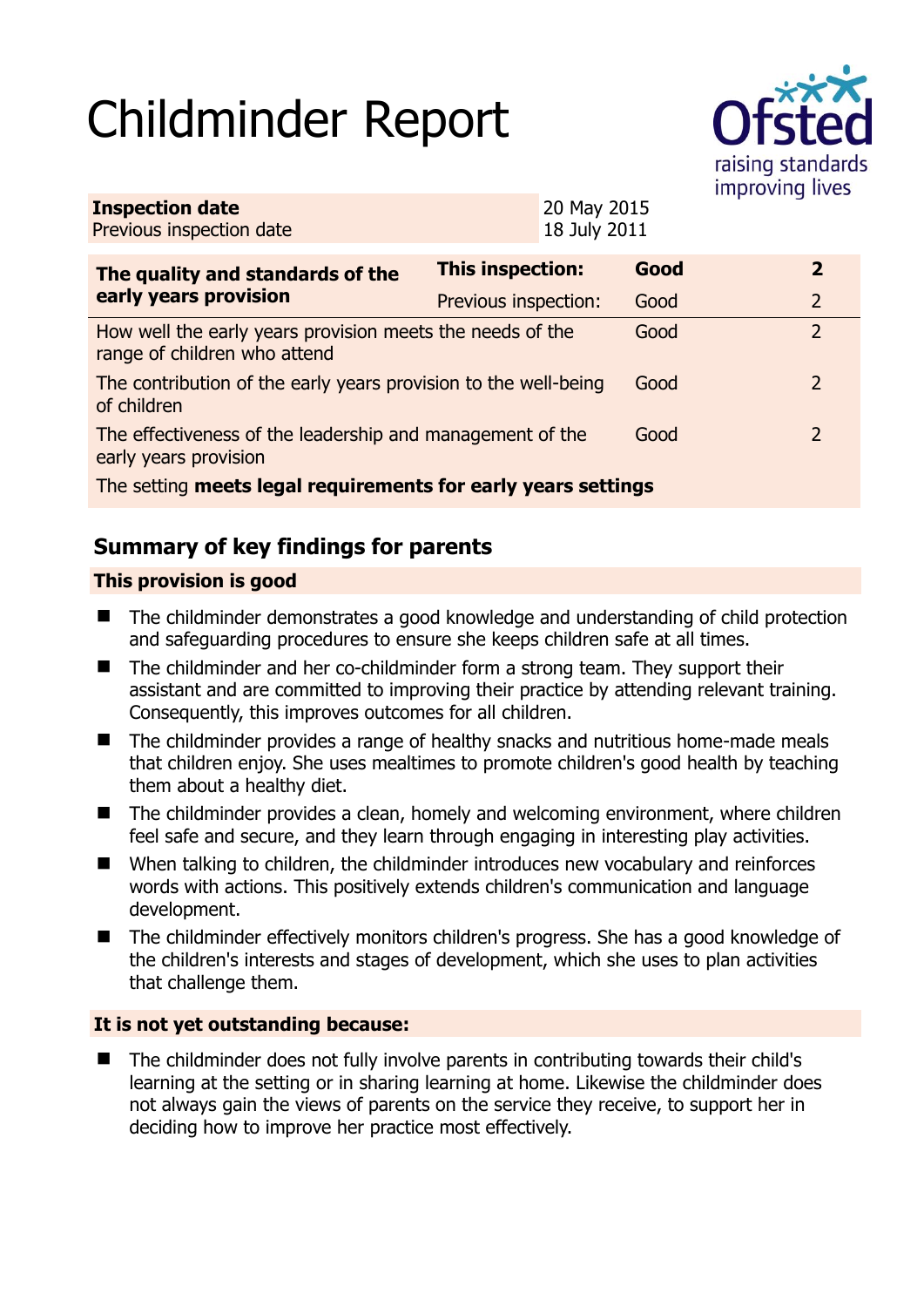## **What the setting needs to do to improve further**

#### **To further improve the quality of the early years provision the provider should:**

 $\blacksquare$  strengthen arrangements for involving parents more in evaluating the quality of the provision and sharing their child's learning in the setting and at home.

#### **Inspection activities**

- The inspector carried out a tour of the areas used for childminding and checked health and safety arrangements.
- The inspector sampled a range of documentation, including safeguarding policies and procedures, and children's computerised records.
- The inspector read letters of recommendation and spoke to parents to obtain their views on the service they receive.
- The inspector carried out a joint observation with the childminder on her cochildminder.
- The inspector spoke with the childminder at appropriate times throughout the inspection.

#### **Inspector**

Sara Garrity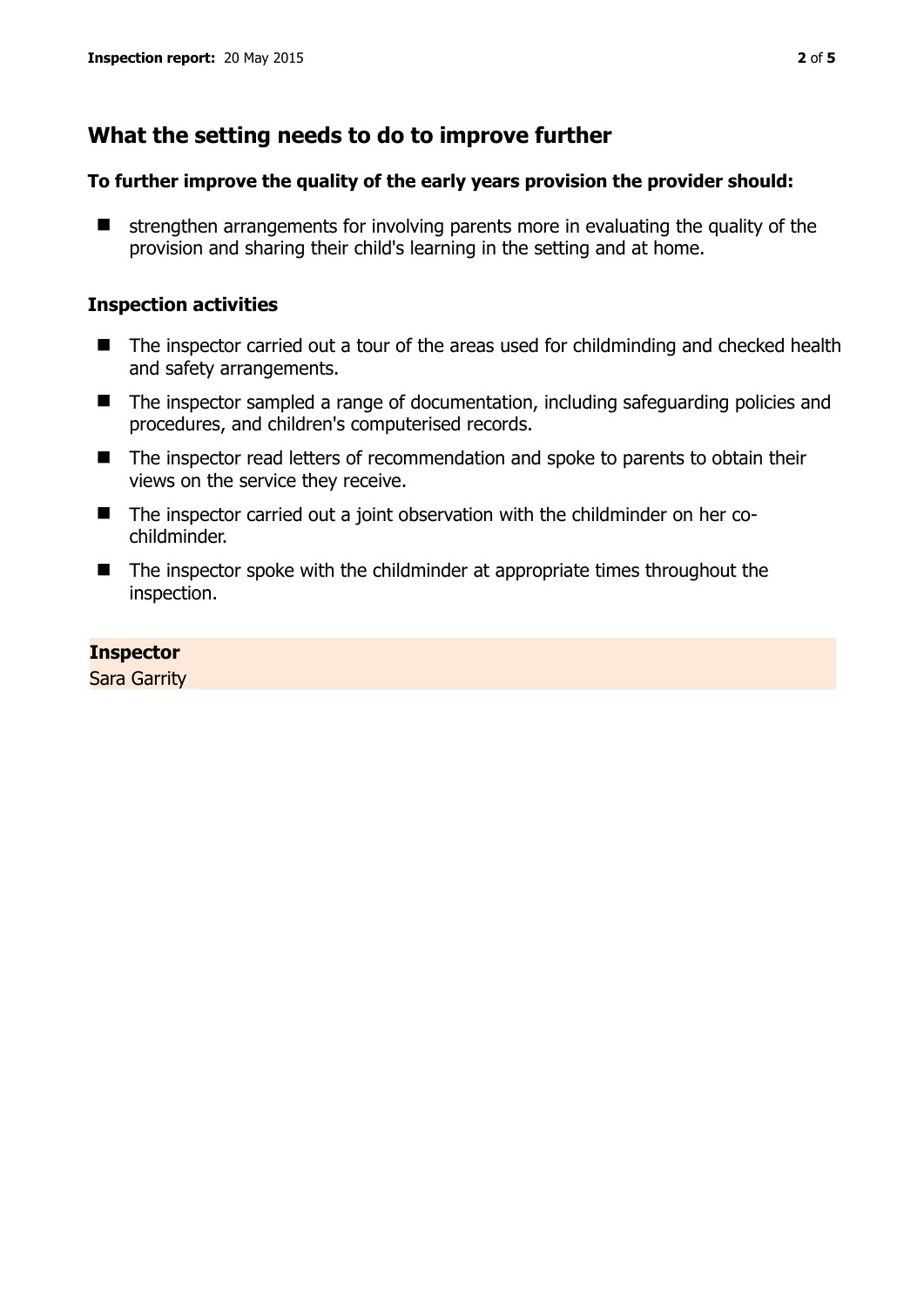## **Inspection findings**

#### **How well the early years provision meets the needs of the range of children who attend. This is good**

The childminder provides the children with a good range of activities and resources that help them make good progress in their learning. The childminder skilfully uses the children's particular interests to engage them with activities. At the inspection, she added small world toys to the cornflour activity to encourage all children to join in. Children made patterns in the cornflour, which encouraged their early writing skills. The childminder further supported the children to develop their interest in literacy as they explored the interesting selection of books. Children engaged in role play as they weighed out potatoes and carrots and watched the hand on the scales move around. The childminder made effective use of these experiences by introducing mathematical language. Consequently, the childminder prepares the children well for the next stage in their learning.

#### **The contribution of the early years provision to the well-being of children is good**

The childminder implements strong settling-in procedures. These enable the children to become confident and develop strong bonds with her. The childminder works closely with parents to gather the information she needs to meet children's individual routines and needs. The childminder constantly praises children's achievements and encourages them to do well. Children's behaviour is good. The childminder makes good use of outdoors and her local environment. She helps children to develop healthy lifestyles and learn about the world and the local community in which they live. The children benefit from frequent trips to local attractions, where they meet up with friends and develop their social skills.

#### **The effectiveness of the leadership and management of the early years provision is good**

The childminder confidently meets the safeguarding and learning and development requirements of the Early Years Foundation Stage. She regularly reflects on her practice and identifies areas for further development. She keeps parents up to date with events and care routines through daily discussions and written information. She has introduced a secure computerised monitoring system to enable parents to see their children's progress records whenever they want to. The childminder has established strong links with local school and nurseries. She demonstrates a commitment to provide continuity of care and extend the learning experiences for all children. Parents' comments are all positive, illustrating that they appreciate the professional service they receive, and they are reassured to know their child is safe and happy in her care.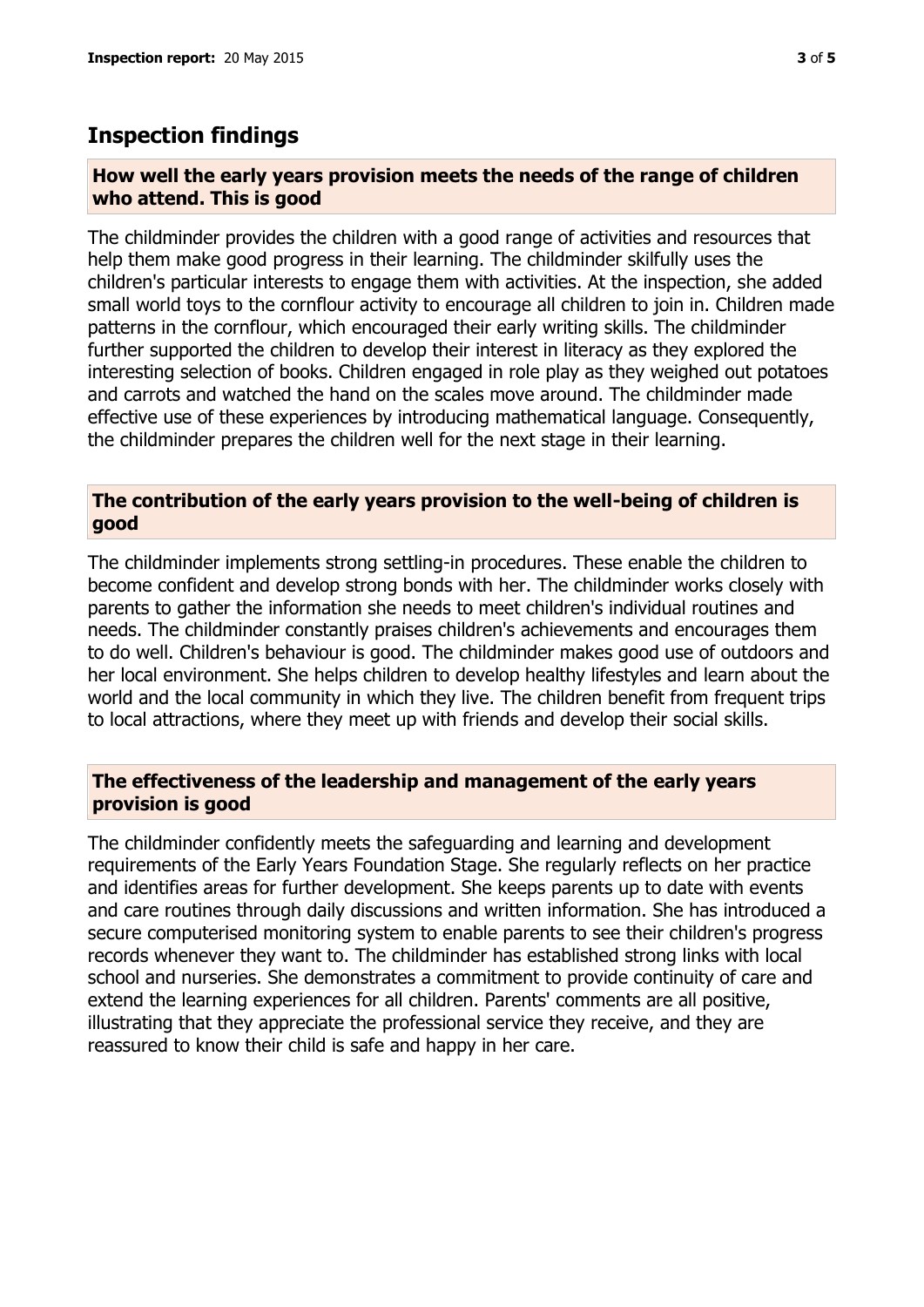# **Setting details**

| Unique reference number       | EY224805     |
|-------------------------------|--------------|
| <b>Local authority</b>        | Kent         |
| <b>Inspection number</b>      | 837061       |
| <b>Type of provision</b>      | Childminder  |
| <b>Registration category</b>  | Childminder  |
| <b>Age range of children</b>  | $0 - 8$      |
| <b>Total number of places</b> | 6            |
| Number of children on roll    | 11           |
| <b>Name of provider</b>       |              |
| Date of previous inspection   | 18 July 2011 |
| <b>Telephone number</b>       |              |

The childminder registered in 2002 and lives in Canterbury, Kent. She works with her cochildminder and an assistant. The childminder is in receipt of funding for the provision of free early education for three- and four-year-old children. The childminder holds an appropriate early years qualification at level 4.

This inspection was carried out by Ofsted under sections 49 and 50 of the Childcare Act 2006 on the quality and standards of provision that is registered on the Early Years Register. The registered person must ensure that this provision complies with the statutory framework for children's learning, development and care, known as the Early Years Foundation Stage.

Any complaints about the inspection or the report should be made following the procedures set out in the guidance 'Complaints procedure: raising concerns and making complaints about Ofsted', which is available from Ofsted's website: www.gov.uk/government/organisations/ofsted. If you would like Ofsted to send you a copy of the guidance, please telephone 0300 123 4234, or email enquiries@ofsted.gov.uk.